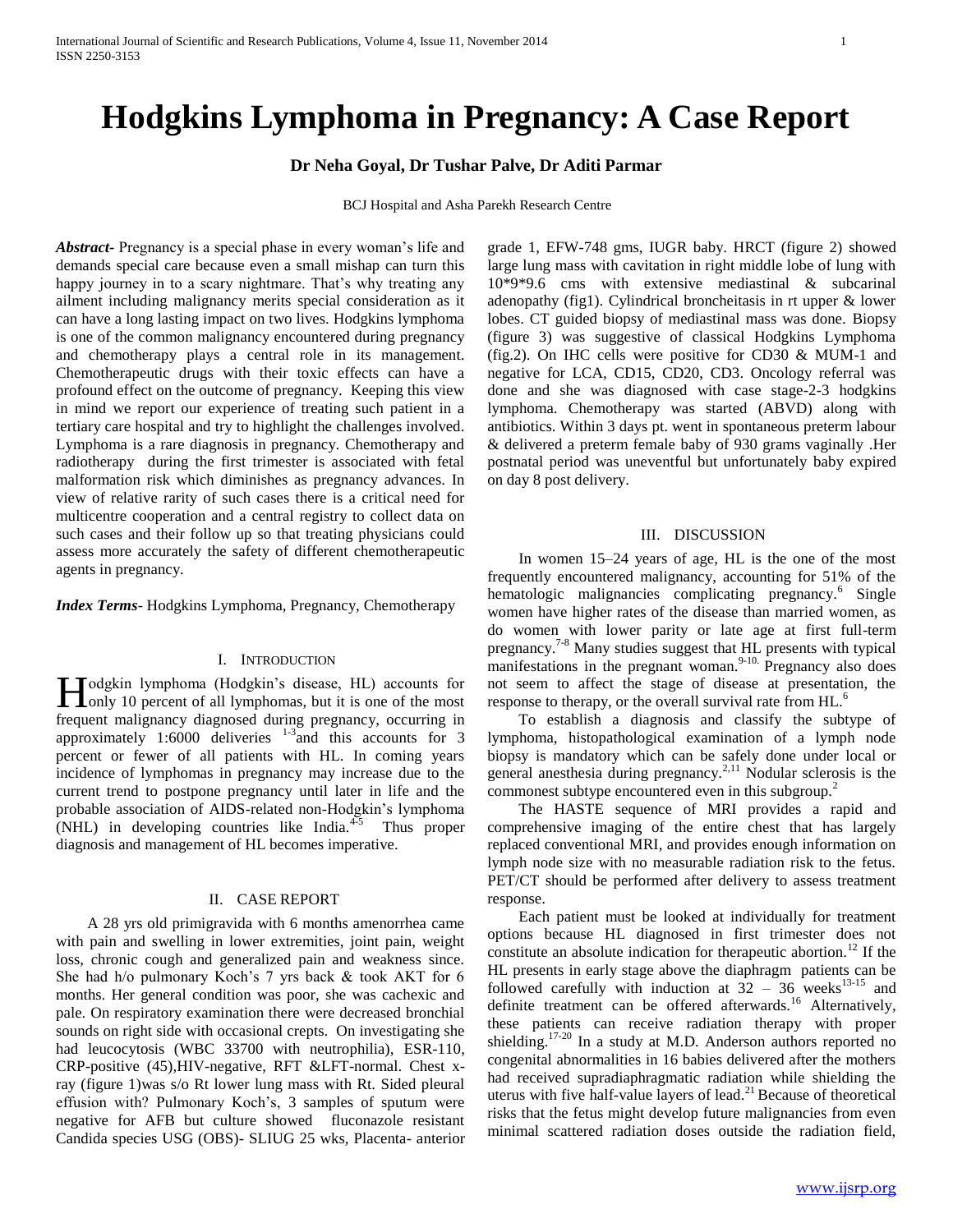radiation therapy should be postponed, if possible, until after delivery. $^{22}$ 

 As far as possible, chemotherapy should be avoided in first trimester because of well documented risk of spontaneous abortion and congenital anomalies<sup>7,9,23-26</sup> but if required a single agent treatment with anthracycline antibiotics (high molecular weight) or vinca alkaloids (highly protein bound) followed by multiagent therapy at the end of first trimester can be considered. Similarly intrauterine growth restriction and low birth weight have been observed during the second and third trimesters, which may be attributed to either nutritional deficiencies from the tumor or chemotherapy-induced anorexia.<sup>13</sup>

 Dilutional and iron-deficiency anemia found during pregnancy combined with cytotoxic effects of chemotherapy may increase the risk of anemia.<sup>23</sup> Conversely, studies with long-term follow-up have not shown hematologic or immunologic abnormalities or impairments in learning behavior of children exposed to chemotherapy in the womb.<sup>10,13,22,25</sup>. As per the study conducted by Bachanova and Conners in 2008, combination of doxorubicin, bleomycin, vinblastin and dacarbazine (ABVD) is a regimen of choice if multiagent therapy is to be used as it appears to be safe for fetal development when used in any trimester.<sup>26-27</sup> In one randomized controlled study, the 20-year survival rate of pregnant women with HL did not differ from the 20-year survival rate of nonpregnant women<sup>28</sup>. Experience regarding chemotherapy during lactation is limited. As dose-dependent as well as dose-independent effects of these drugs cannot be ruled out most authorities consider cancer chemotherapy to be incompatible with breastfeeding.<sup>2</sup>

## IV. CONCLUSION

 Although HL has a relatively high incidence in women of reproductive age, HL in pregnancy is still uncommon, corresponding to 3.2% of all patients with HL. Although prognosis does not appear to be adversely affected, pregnancy imposes significant limitations on HL management. Exposure of the developing fetus to teratogens should be avoided whenever possible, but delaying treatment may be deleterious to the mother. Chemotherapy that is administered in the first trimester has been associated with congenital abnormalities in as many as 33% of infants<sup>13</sup>. Women who present with favorable histologic characteristics and early-stage disease can be followed carefully and chemotherapy delayed until after delivery. Chemotherapy probably can be safely received during the second and third trimesters, but radiotherapy should be avoided late in pregnancy owing to the close proximity of the pregnant uterus to the lower border of the treatment field. Chemotherapy should not be given within 3 weeks of scheduled delivery to prevent fetal myelosuppression. Each patient must be looked at individually to take into account the stage and rapidity of growth of the lymphoma and the patient wishes.

#### REFERENCES

- [1] Pentheroudakis G, Pavlidis N (2006) Cancer and pregnancy: poena magna, not any-more. Eur J Cancer 42:126-40
- [2] Koren G, Lishner M, Santiago S (2005) The Motherisk Guide to Cancer in Pregnancy and Lactation (Motherisk program, Toronto, Canada), 2.
- [3] Pavlidis NA (2002) Coexistence of pregnancy and malignancy. Oncologist 7:279–87.
- [4] Diamond C, Taylor TH, Aboumrad T, Anton-Culver H (2006) Changes in acquired immunodeficiency syndrome-related non-Hodgkin lymphoma in the era of highly active antiretroviral therapy: incidence, presentation, treatment, and survival. Cancer 106:128–35.
- [5] Cheung MC, Pantanowitz L, Dezube BJ (2005) AIDS-related malignancies: emerging challenges in the era of highly active antiretroviral therapy. Oncologist 10:412–26.
- [6] Hurley TJ, McKinnell JV, Irani MS. He¬matologic malignancies in pregnancy. Obstet Gynecol Clin North Am 2005;32:595–614.
- [7] Peleg D, Ben-Ami M. Lymphoma and leukemia complicating pregnancy. Obstet Gy¬necol Clin North Am 1998;25:365–383.
- [8] Kravdal O, Hansen S. Hodgkin's disease: the protective effect of childbearing. Int J Can¬cer 1993;55:909–914.
- [9] Pohlman B, Macklis RM. Lymphoma and pregnancy. Semin Oncol 2000;27:657– 666
- [10] Weisz B, Schiff E, Lishner M. Cancer in pregnancy: maternal and fetal implications. Hum Reprod Update 2001;7:384–393
- [11] Weisz B, Meirow D, Schiff E, Lishner M (2004) Impact and treatment of cancer during pregnancy. Exper Rev Anticancer Ther 4:889–902.
- [12] Koren G, Weiner L, Lishner M, et al.: Cancer in pregnancy: identification of unanswered questions on maternal and fetal risks. Obstet Gynecol Surv 45 (8): 509-14, 1990
- [13] Cardonick E, Iacobucci A: Use of chemotherapy during human pregnancy. Lancet Oncol 5 (5): 283-91, 2004
- [14] Jacobs C, Donaldson SS, Rosenberg SA, et al.: Management of the pregnant patient with Hodgkin's disease. Ann Intern Med 95 (6): 669-75, 1981
- [15] Nisce LZ, Tome MA, He S, et al.: Management of coexisting Hodgkin's disease and pregnancy. Am J Clin Oncol 9 (2): 146-51, 1986
- [16] Anselmo AP, Cavalieri E, Enrici RM, et al.: Hodgkin's disease during pregnancy: diagnostic and therapeutic management. Fetal Diagn Ther 14 (2): 102-5, 1999 Mar-Apr.
- [17] Mazonakis M, Varveris H, Fasoulaki M, et al.: Radiotherapy of Hodgkin's disease in early pregnancy: embryo dose measurements. Radiother Oncol 66 (3): 333-9, 2003.
- [18] Greskovich JF Jr, Macklis RM: Radiation therapy in pregnancy: risk calculation and risk minimization. Semin Oncol 27 (6): 633-45, 2000.
- [19] Fisher PM, Hancock BW: Hodgkin's disease in the pregnant patient. Br J Hosp Med 56 (10): 529-32, 1996 Nov 20-Dec 10.
- [20] Friedman E, Jones GW: Fetal outcome after maternal radiation treatment of supradiaphragmatic Hodgkin's disease. CMAJ 149 (9): 1281-3, 1993.
- [21] Woo SY, Fuller LM, Cundiff JH, et al.: Radiotherapy during pregnancy for clinical stages IA-IIA Hodgkin's disease. Int J Radiat Oncol Biol Phys 23 (2): 407-12, 1992
- [22] Lishner M: Cancer in pregnancy. Ann Oncol 14 (Suppl 3): iii31-6, 2003
- [23] Wiebe VJ, Sipila PE. Pharmacology of antineoplastic agents in pregnancy. Crit Rev Oncol Hematol 1994;16:75-112.
- [24] Doll D, Ringenberg Q, Yarbro J. Man¬agement of cancer during pregnancy. Arch In¬tern Med 1988;148: 2058-2064.
- [25] Aisner J, Wiernik PH, Pearl P. Preg-nancy outcome in patients treated for Hodg¬kin's disease. J Clin Oncol 1993;11:507–512.
- [26] Lacher MJ, Geller W. Cyclophosphamide and vinblastine sulfate in Hodgkin's disease during pregnancy. JAMA.1966;195:486-488.
- [27] Wells JH, Marshall JR, Carbone PP. Procarbazine therapy for Hodgkin's disease in early pregnancy. JAMA.1968;205:935-937.
- [28] Lishner M, Zemlickis D, Degendorfer P, et al.: Maternal and foetal outcome following Hodgkin's disease in pregnancy. Br J Cancer 65 (1): 114-7, 1992.

#### **AUTHORS**

**First Author** – Dr Neha Goyal, BCJ Hospital and Asha Parekh Research Centre

**Second Author** – Dr Tushar Palve, BCJ Hospital and Asha Parekh Research Centre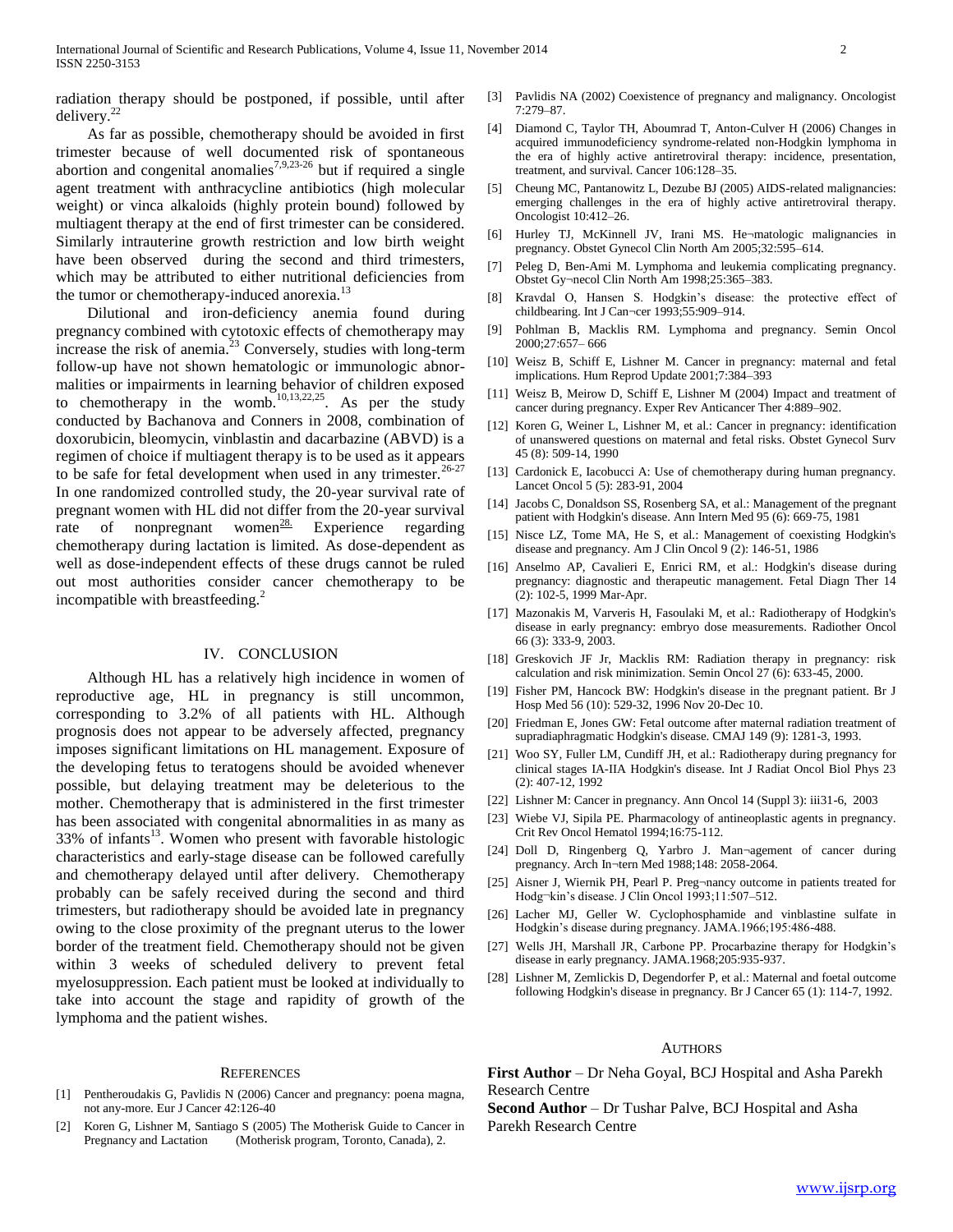**Third Author** – Dr Aditi Parmar, BCJ Hospital and Asha Parekh Research Centre



Figure 1 Chest Xray Showing Rt lower lung mass



FIGURE 2 HRCT image Showing Lung mass with cavitation in right middle lobe of lung